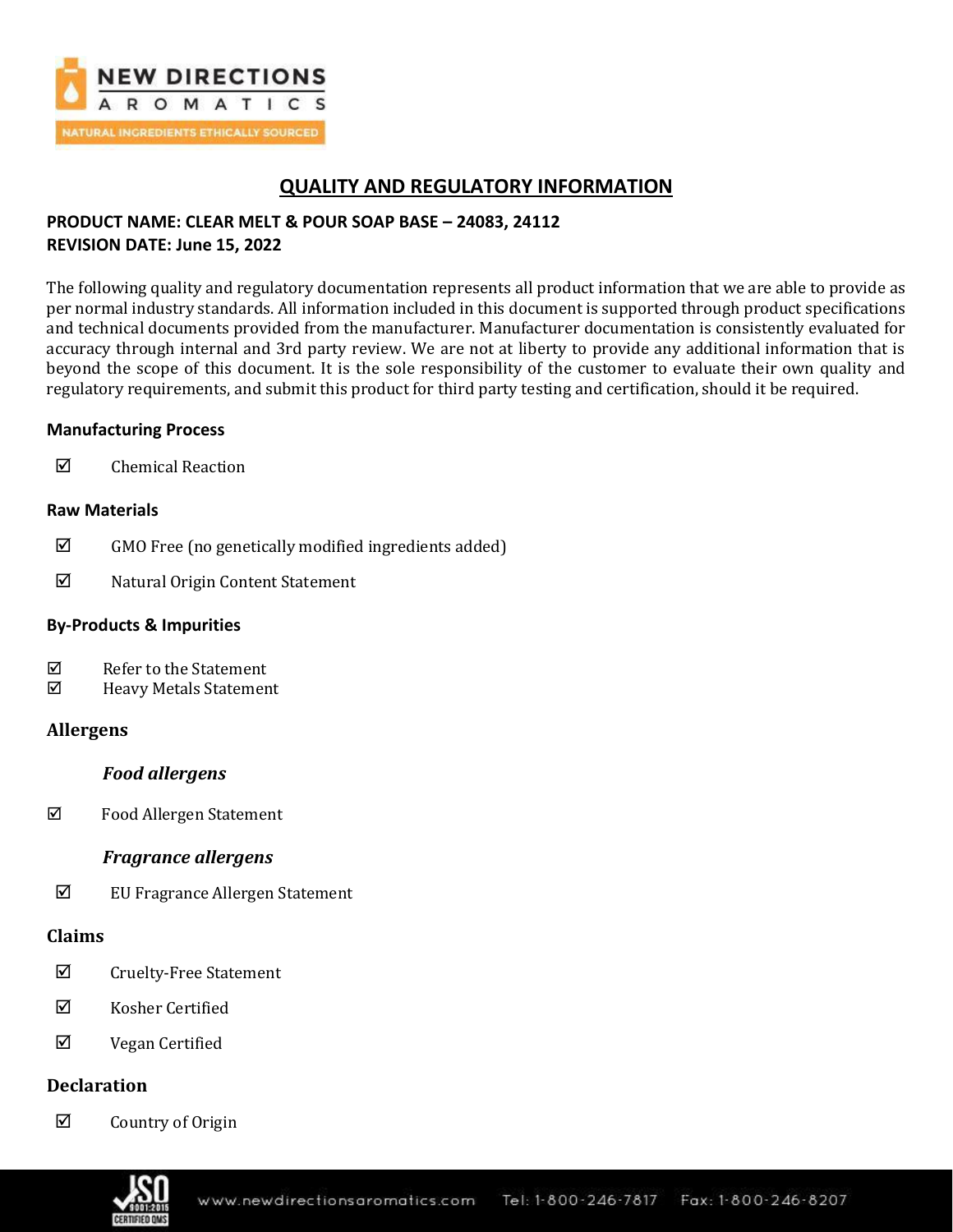

# **GMO STATEMENT**

## **PRODUCT NAME: CLEAR MELT & POUR SOAP BASE – 24083, 24112**

We hereby declare that, to the best of our knowledge, this product was not produced from or with GMO plant material.

### **Disclaimer & Caution:**

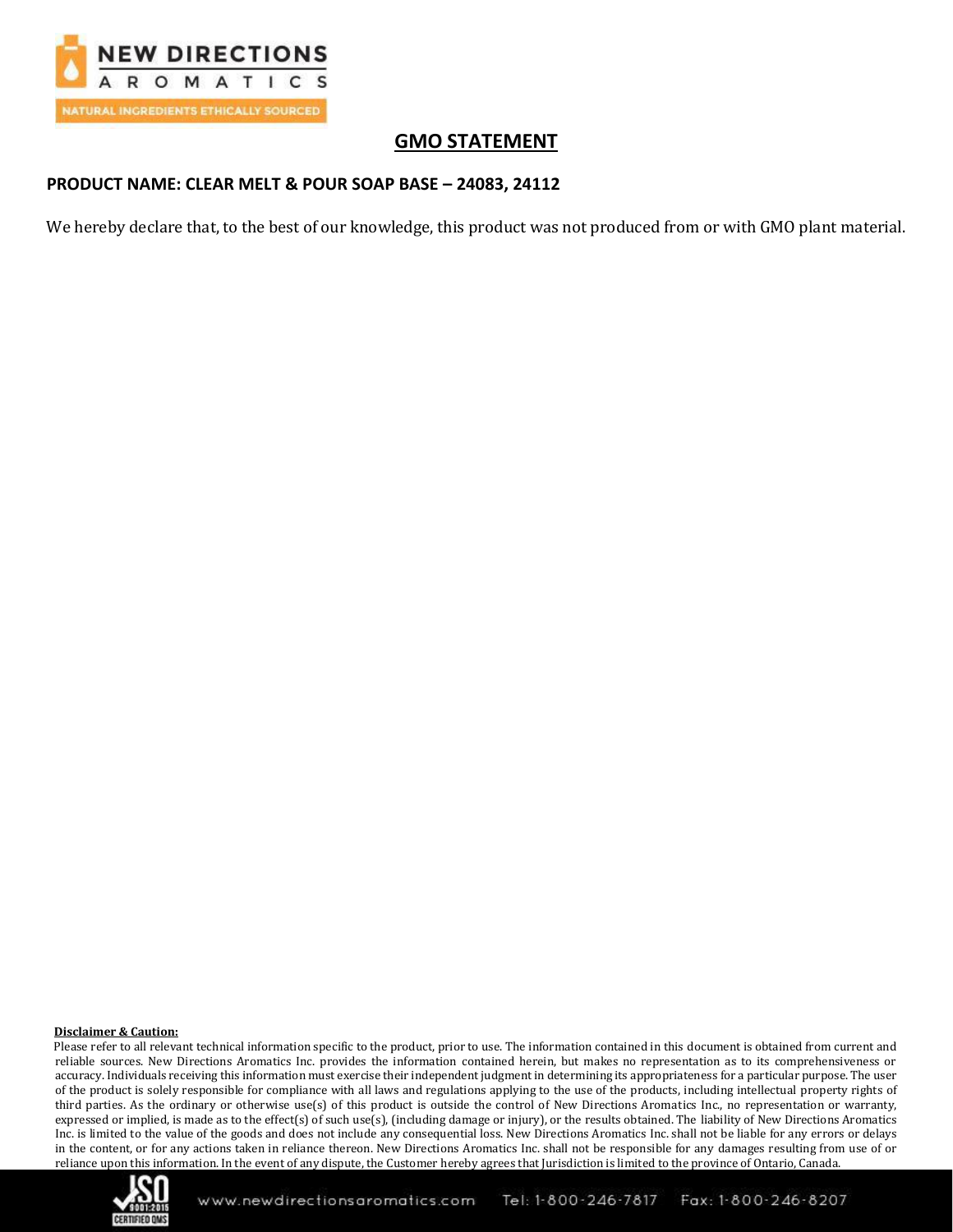

## **NATURAL ORIGIN CONTENT STATEMENT**

### **PRODUCT NAME: CLEAR MELT & POUR SOAP BASE – 24083, 24112**

We hereby declare that, to the best of our knowledge, this product contains that are 83.78% from natural sources.

### **Disclaimer & Caution:**

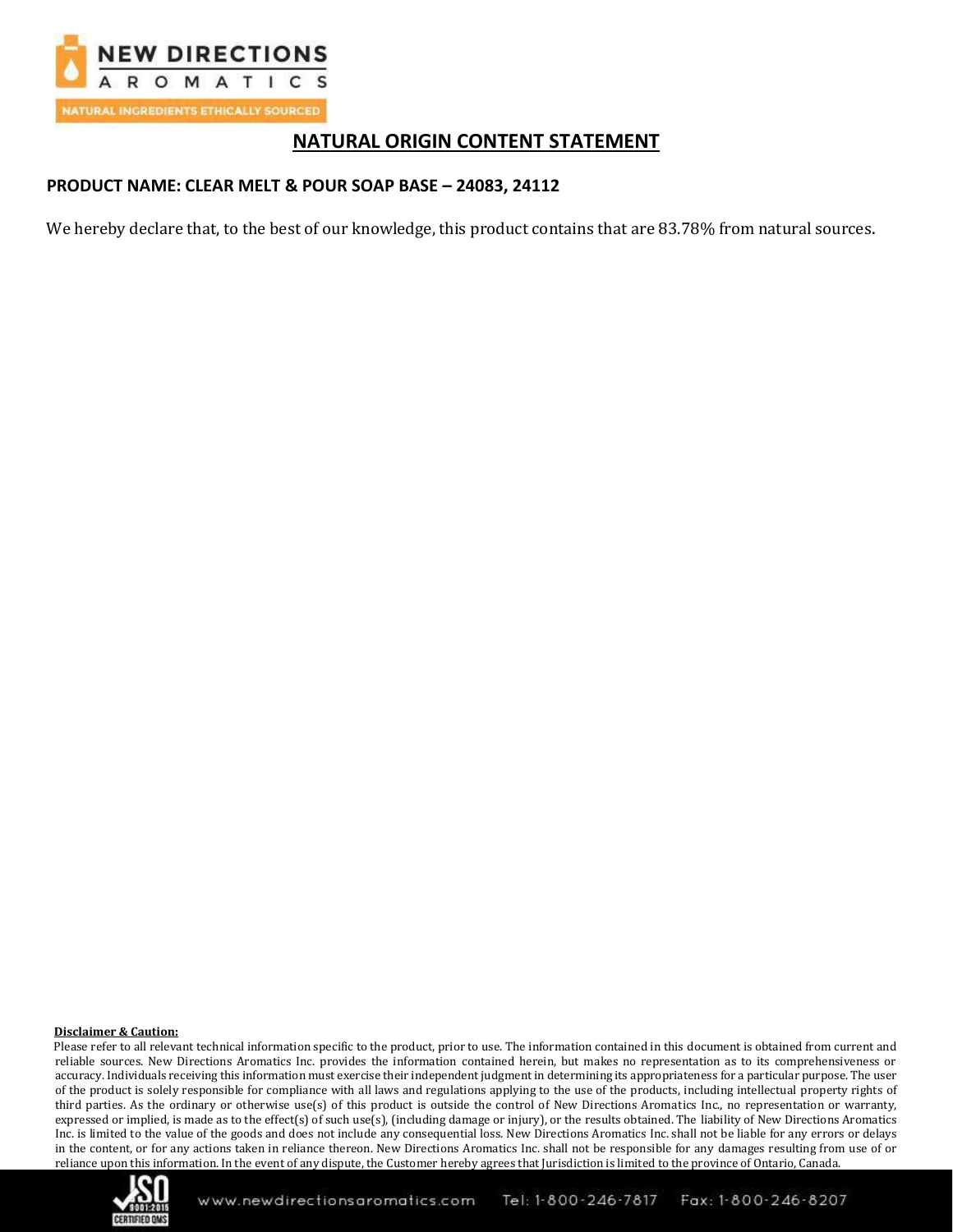

## **BY-PRODUCTS & IMPURITIES STATEMENT**

## **PRODUCT NAME: CLEAR MELT & POUR SOAP BASE – 24083, 24112**

We hereby declare that, to the best of our knowledge, this product does not contain any of the following by-products and impurities:

- Parabens
- Palm or palm-derived products
- Nano Material
- **Pesticides**
- Carcinogenic, Mutagenic, and Reprotoxic Substances

### **Disclaimer & Caution:**

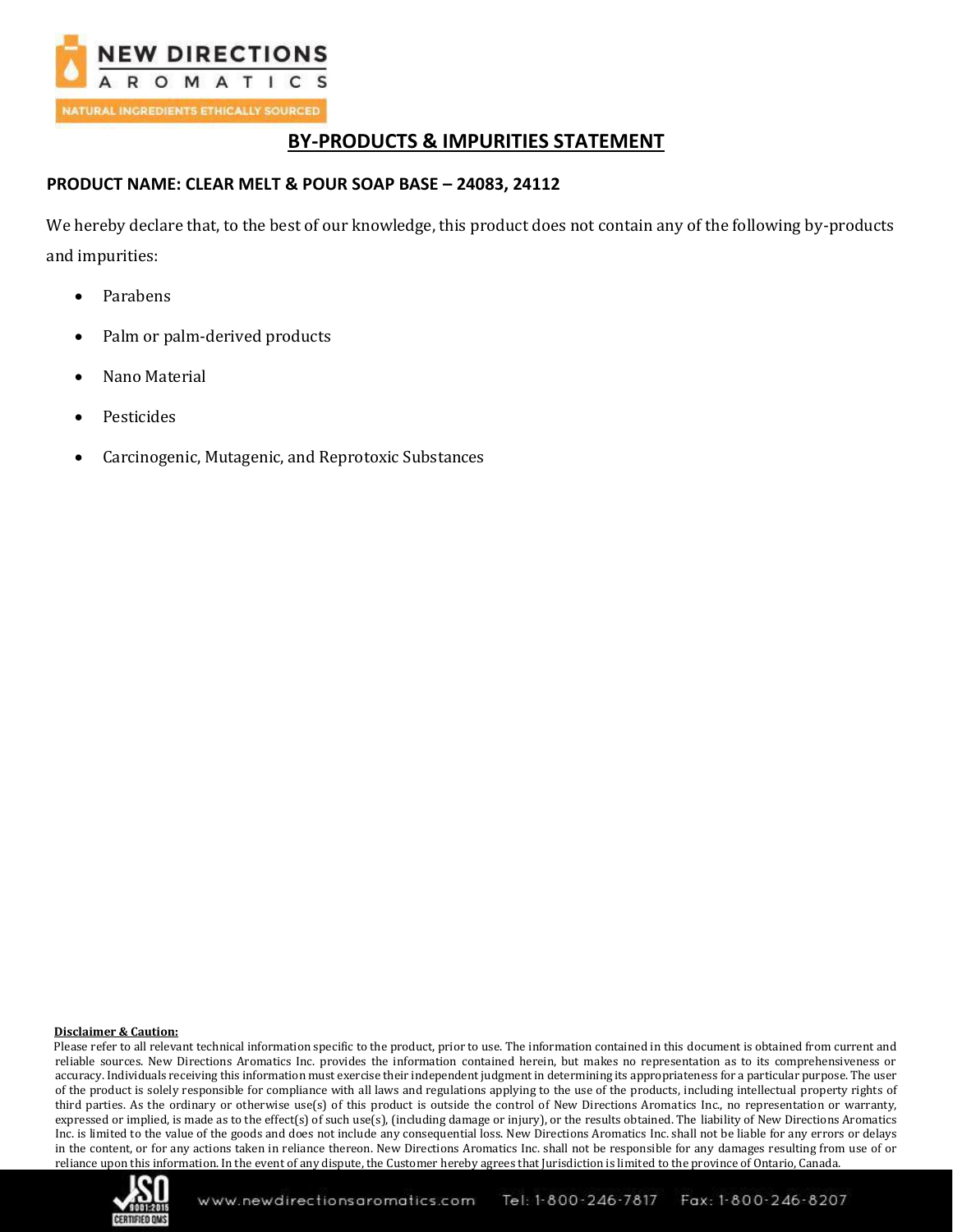

# **HEAVY METALS STATEMENT**

## **PRODUCT NAME: CLEAR MELT & POUR SOAP BASE – 24083, 24112**

We hereby declare that, to the best of our knowledge, based on the manufacturers confirmation traces of heavy metals are naturally present and unavoidable, therefore tolerated by EU Regulations. This product conforms with the following specifications.

• Overall content is <10 ppm

### **Disclaimer & Caution:**

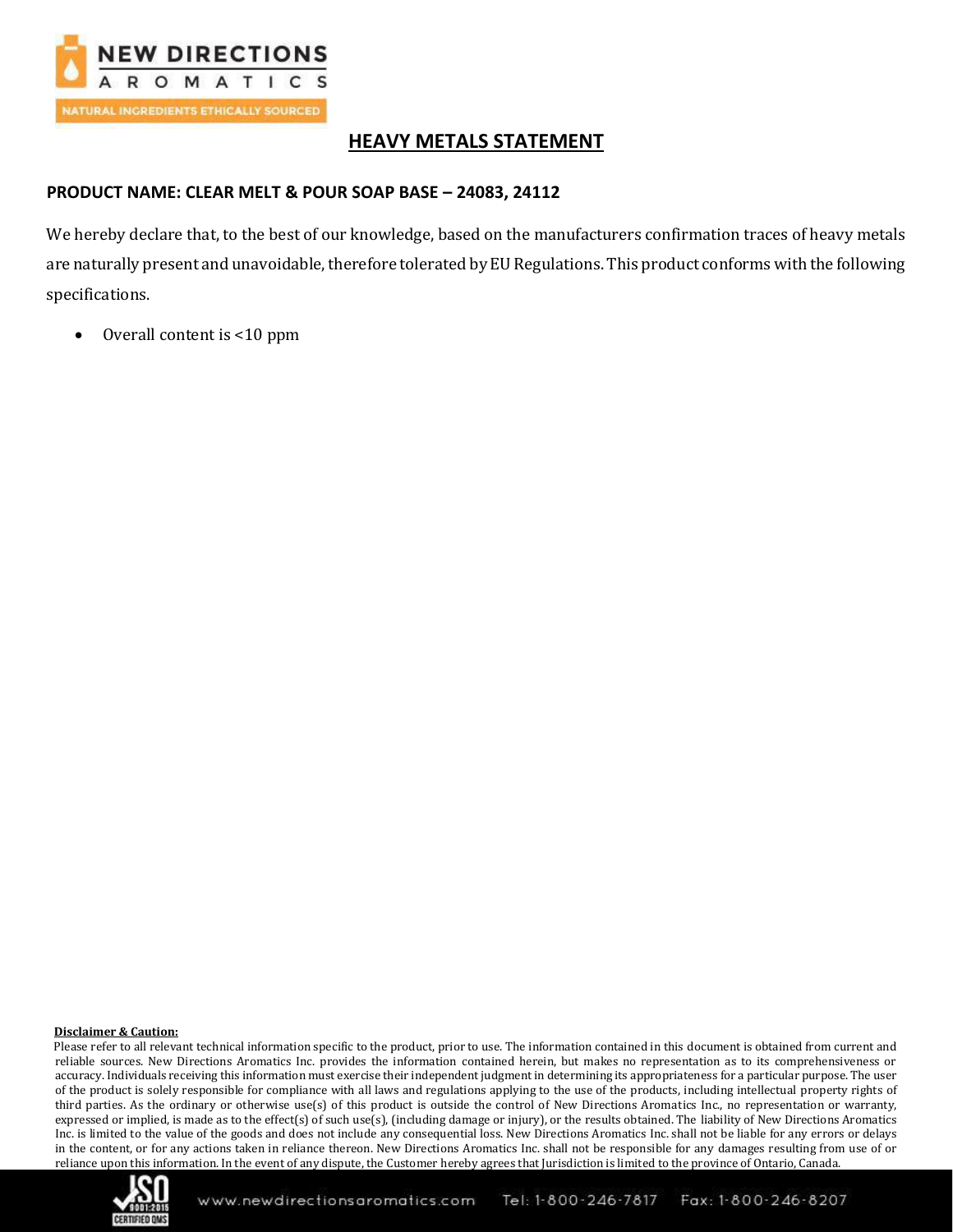

# **FOOD ALLERGEN INFORMATION**

### **PRODUCT NAME: CLEAR MELT & POUR SOAP BASE – 24083, 24112**

| Component                                                 | Present in the product |
|-----------------------------------------------------------|------------------------|
| Peanuts (and/or derivatives,) e.g., protein oil           | N <sub>0</sub>         |
| Tree Nuts (and/or derivatives)                            | N <sub>0</sub>         |
| Seeds (Mustard, Sesame) (and/or derivatives)              | N <sub>o</sub>         |
| Wheat, Barley, Rye, Oats, Spelt, Kamut or their hybrids   | Yes, Wheat Only        |
| Soybeans (and/or derivatives)                             | N <sub>0</sub>         |
| Dairy (including lactose) or Eggs                         | N <sub>0</sub>         |
| Fish or their products                                    | N <sub>0</sub>         |
| Shellfish or their products                               | N <sub>0</sub>         |
| Celery (and/or derivatives)                               | N <sub>o</sub>         |
| Lupin (and/or derivatives)                                | N <sub>0</sub>         |
| Preservatives, BHA / BHT, Colour Additives or Tartrazine, | N <sub>0</sub>         |
| Sulphites (and derivatives) (added or $\geq 10$ ppm)      | N <sub>o</sub>         |
| Mollusks/products therof                                  | N <sub>o</sub>         |

### **Disclaimer & Caution:**

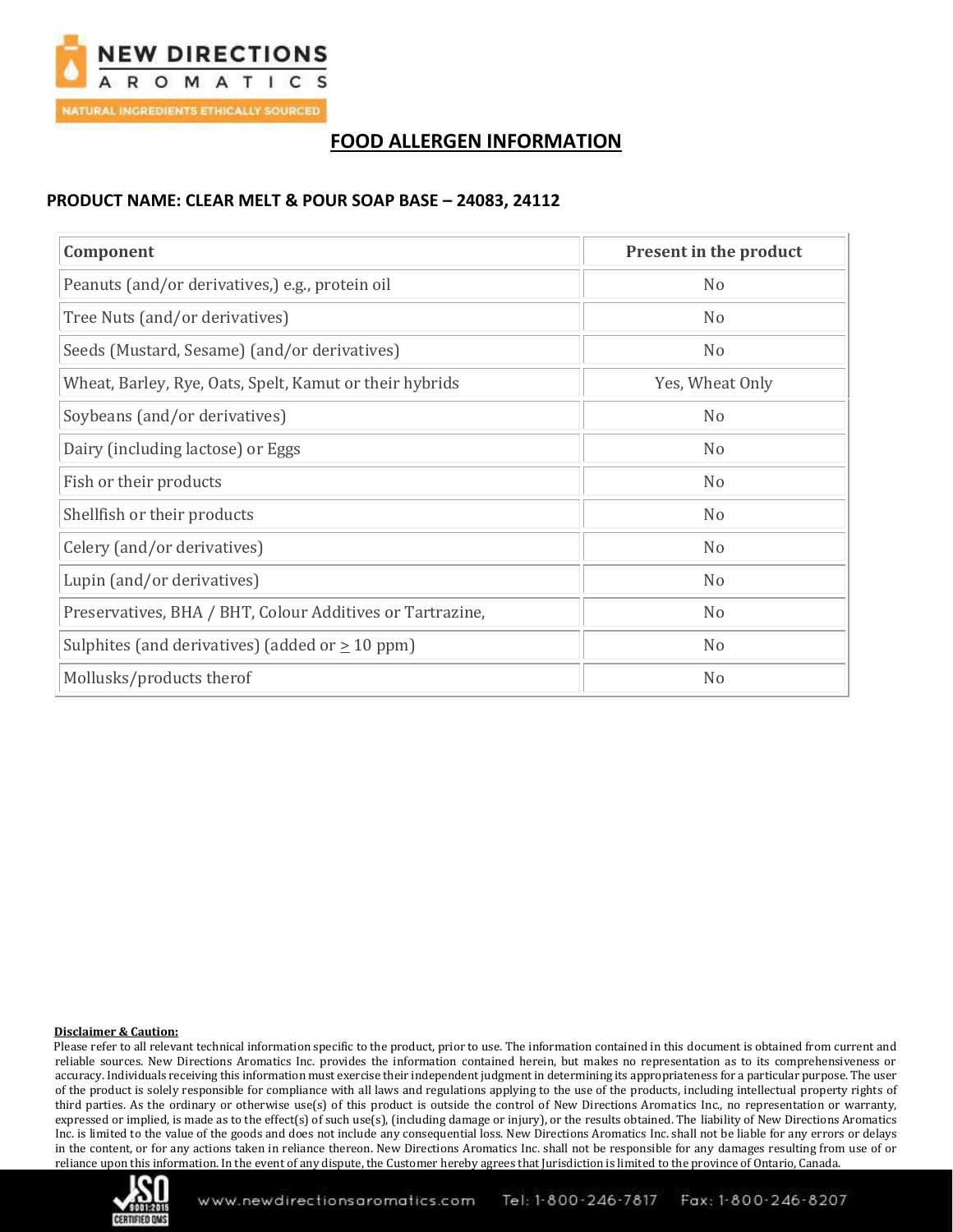

# **EU FRAGRANCE ALLERGEN STATEMENT**

## **PRODUCT NAME: CLEAR MELT & POUR SOAP BASE – 24083, 24112**

We hereby declare that, to the best of our knowledge, based on processing information and raw materials used, Fragrance Allergens listed in the EU Regulation 1223/2009 Annex III, N0 67-92 are not likely to be present.

### **Disclaimer & Caution:**

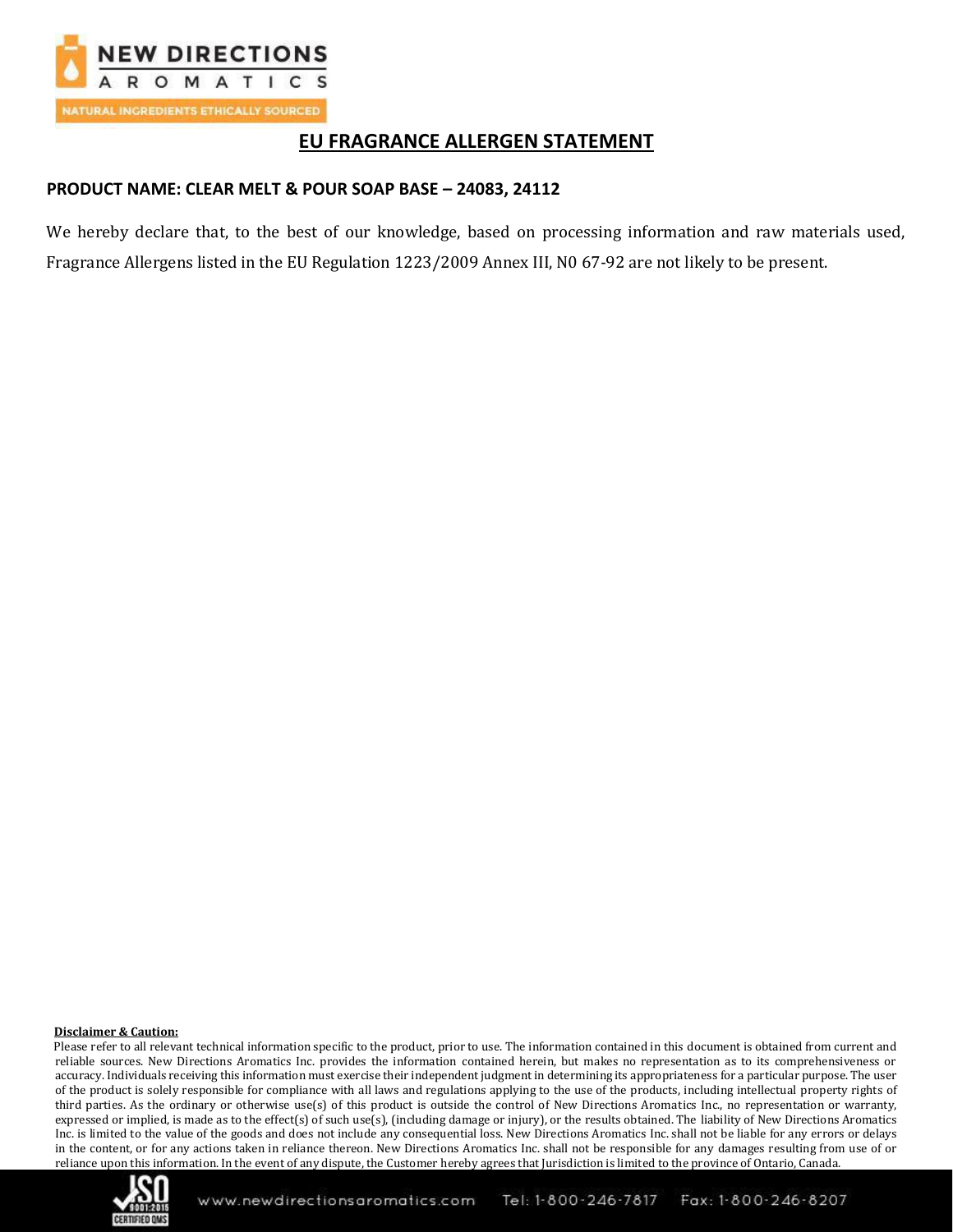

# **CRUELTY-FREE STATEMENT**

## **PRODUCT NAME: CLEAR MELT & POUR SOAP BASE – 24083, 24112**

We hereby declare that, to the best of our knowledge, this product has not been tested on animals.

### **Disclaimer & Caution:**

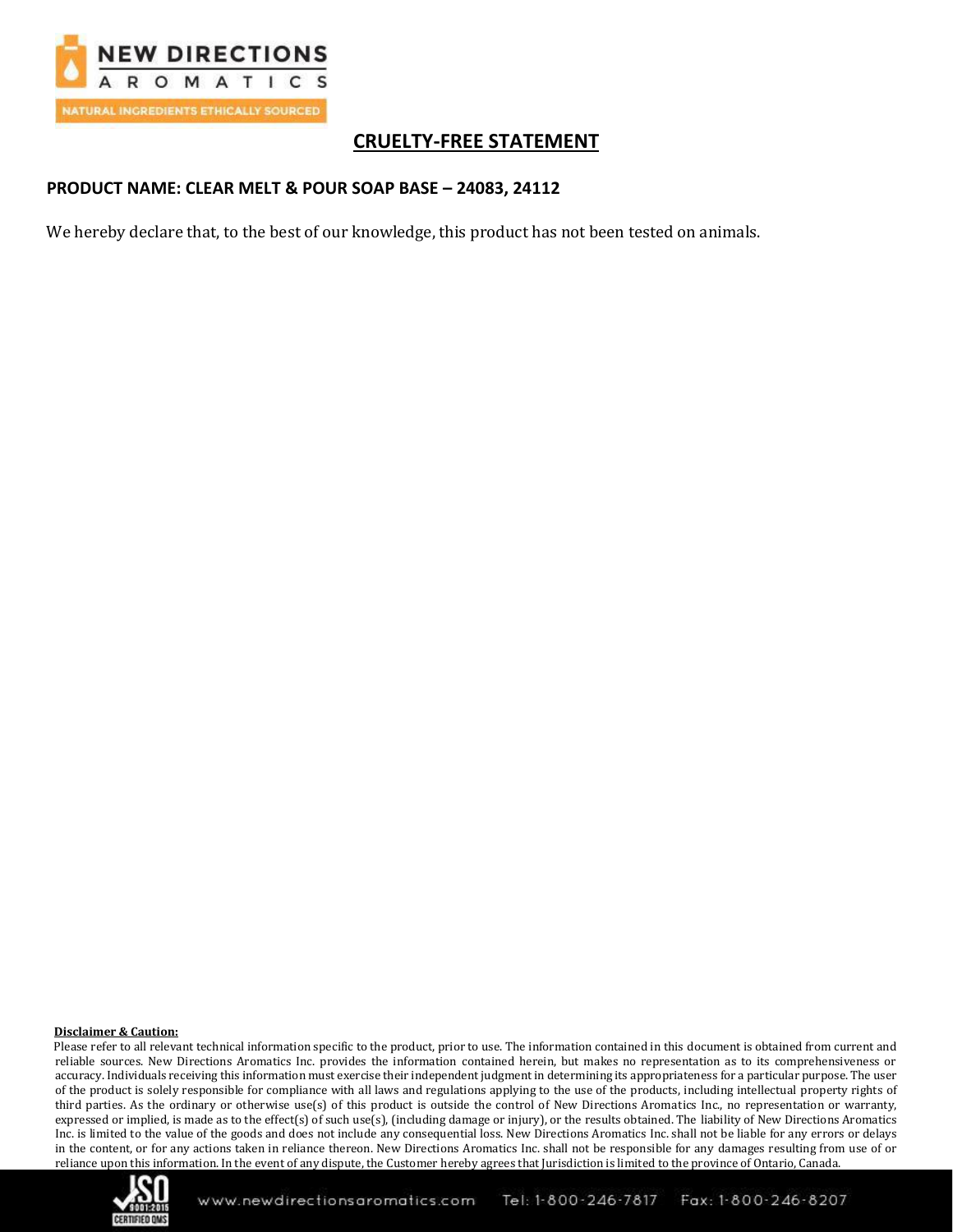

# **KOSHER STATEMENT**

## **PRODUCT NAME: CLEAR MELT & POUR SOAP BASE – 24083, 24112**

We hereby confirm that this product has been certified to Kosher standards.

### **Disclaimer & Caution:**

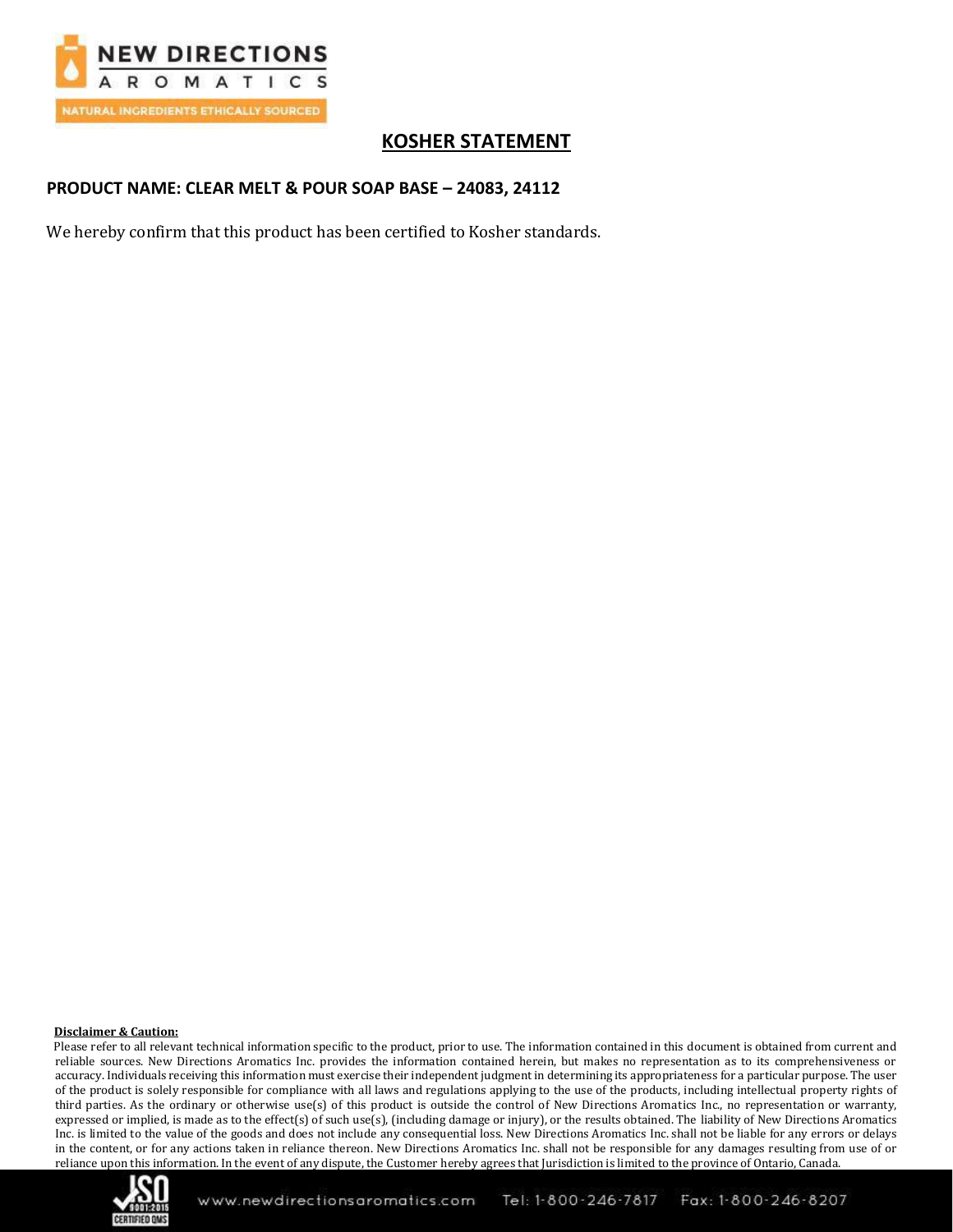

# **VEGAN STATEMENT**

## **PRODUCT NAME: CLEAR MELT & POUR SOAP BASE – 24083, 24112**

We hereby confirm that this product has been certified to Vegan standards.

### **Disclaimer & Caution:**